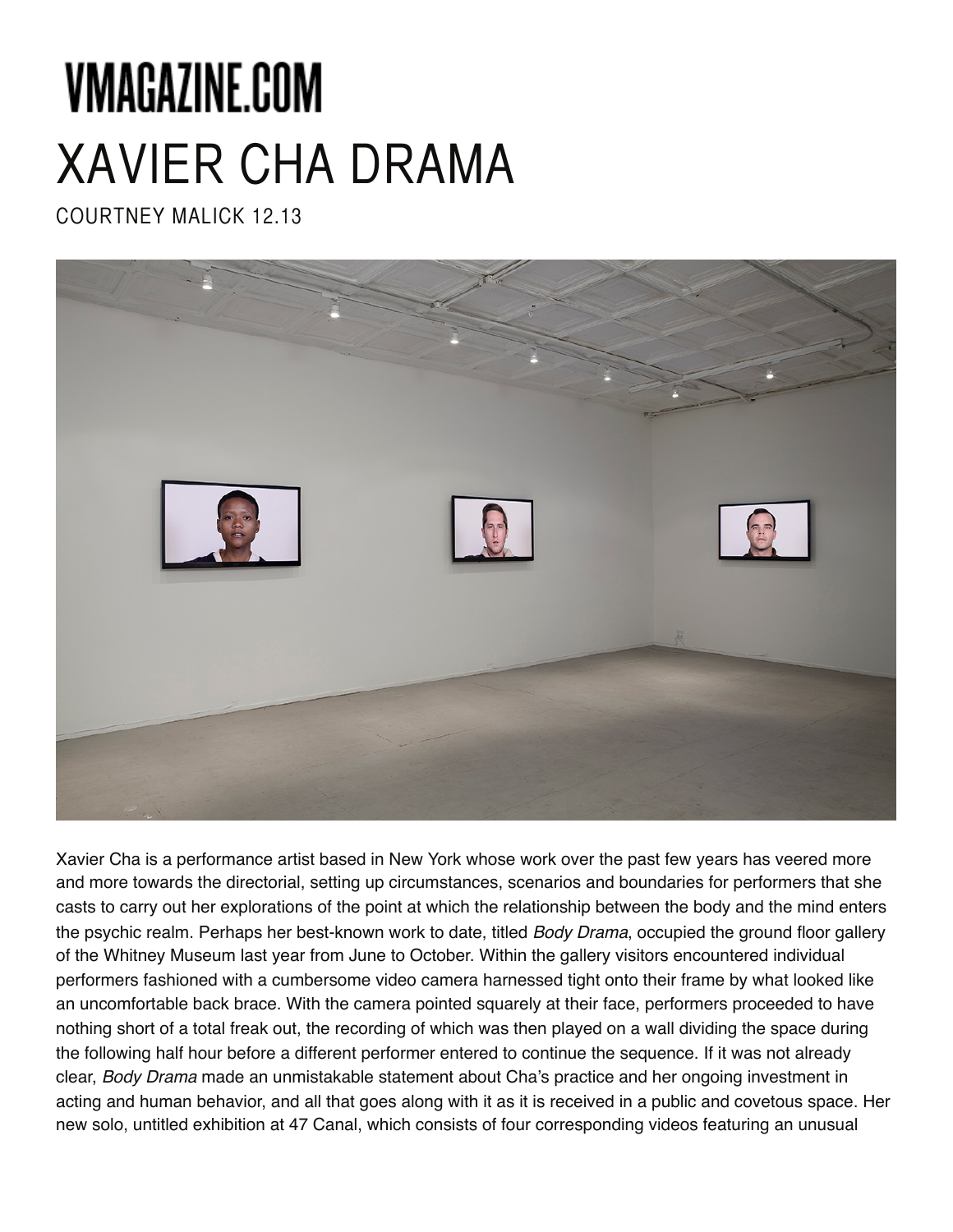soundscape by Jonathan Coward, is certainly much quieter, yet it continues to take what is inherently inner and project it outward onto an audience.

### **How did you start thinking about this new work? Did it start out as just one video?**

**Xavier Cha** The video began as an offshoot of *Hourglass* (2010), where the time and space that the people in the video are experiencing is accessible only through the mental projection of the viewer. With this project I wanted to take the conversion of filmic space into mental space a step further by making the hollowness of the subjects palpable—taking an out of body, transcendental experience and giving it form. Basically, creating a tangible environment through emptying out ego, objectifying nothingness. To me, it is sculptural. I conceived the piece as a four channel video installation. I wanted it to be spatial, and felt throughout the room. The sound is also spatial—each channel has a unique soundtrack that integrates with the others.

**When I was looking at these new videos I became very focused on the performer's eyes and eye movements, which are also central in** *Hourglass***. It seems like many of them are almost never blinking while on camera. It gives them a transfixed gaze that they are then projecting onto the viewer, and the sound, as in** *Hourglass***, really enhances that feeling. Was this element of the building up of time and the accumulation of this somewhat abstract sensation (both for the performers as well as viewers) something intentional?** 

**XC** Yes, I was hoping to engulf the viewer in the unsettling, hollowing experience of the people on screen. It was interesting how their faces seem to melt, distort or become completely void of their usual animism throughout the experience. They seemed to lose their "personalities." I want the viewers to lose a sense of their usual grounding as well, to become absorbed in the vacancy.

**I see. Do you feel that this show also relates at all to** *Body Drama* **(2011) or any of your other more recent work? To me there seems to be some kind of connection that is loosely based on a relationship between a performer or subject and the camera, and that that relationship somehow gets reflected onto the viewer who could potentially take on either of those stances (i.e. that of a subject or that of a recording device of some kind).**

**XC** I guess in a way it also relates to *Body Drama* in that the works in this show create a high pressure vacuum within the gallery through the medium of the body (a conductor for the craft of acting in *Body Drama*, for the delicate constitution and deconstruction of subjectivity in the new work) and the incantation of projection.

## **Do you feel that the body as a medium, even if the body is not necessarily physically present, can have such an effect on the gallery space as to turn it into a high-pressure vacuum?**

**XC** I refer to the body as medium in multiple senses—like the material use and also like a vessel or agent delivering an idea or communicating between realms (like psychic mediums). Using the body as the former (material) to act as the latter (psychic medium) opens avenues that can channel and re-arrange concepts and then project them into space in a relatable and discernable way.

**Wow, that is definitely more complex than I had imagined, but I really appreciate the idea that in your work the body can take on two different roles, the work itself somehow representing their reconciliation or integration into one another. On a different note, I am also curious to hear from you what the press release (which mostly consists of a back and forth e-mail conversation between you**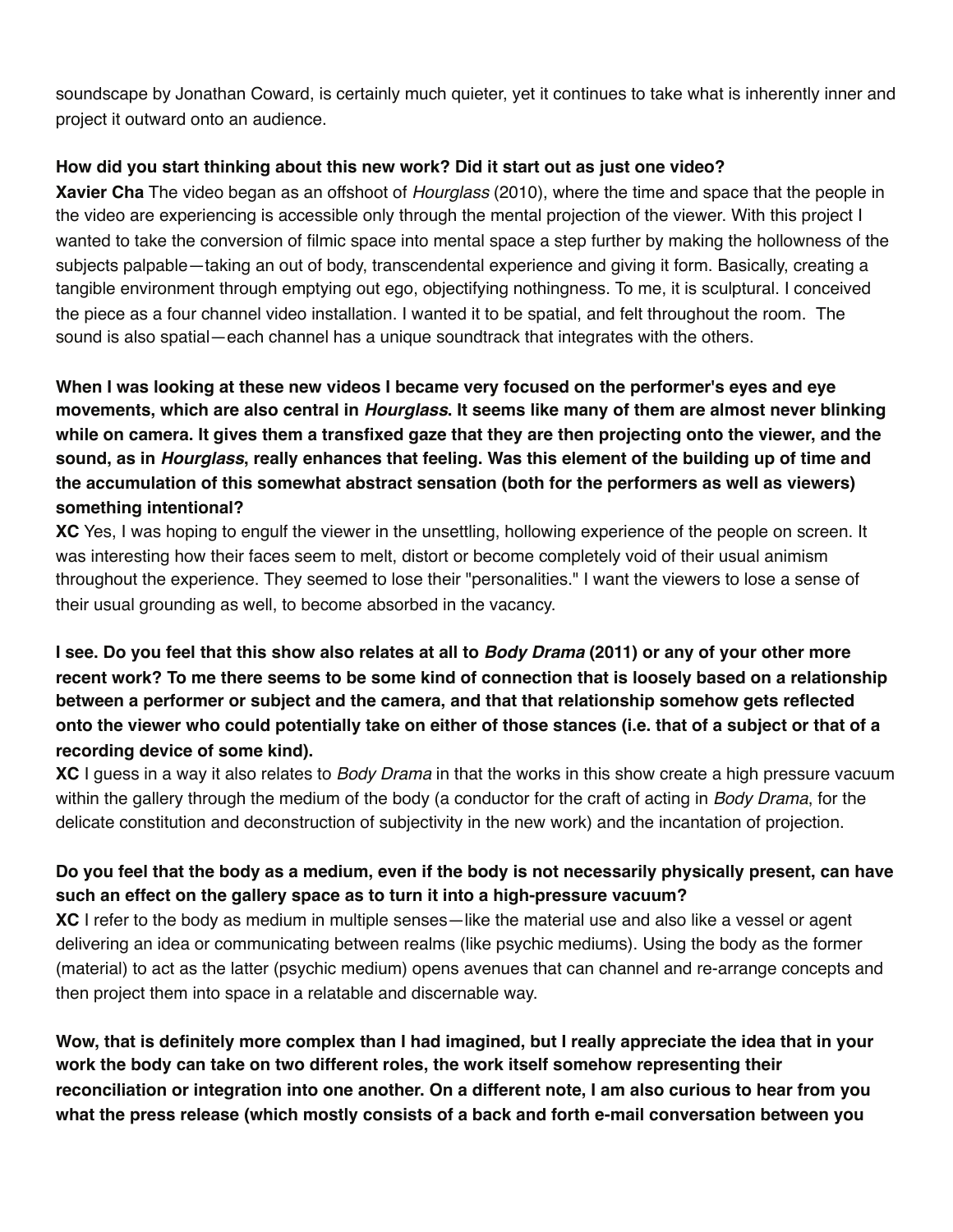## **and the gallery) is meant to convey?**

**XC** The email correspondence with the gallery began with Margaret Lee after I sent her a short essay that I wrote for a grant application recently. I thought it would give some background on the ideas running through my work. Her initial question about "technology" stemmed from something in my statement about the deconstruction and formalization of subjectivity, often through deferred access and alternate perspectives default to the presence of a camera. I was pleased with her thoughtfulness and felt the correspondence gave a lot of information about the emotional investment behind the work in the show. Usually I feel press releases are stale and written in formulaic circular speak around the work that actually says nothing.

# **You have done a number of performance projects in which you take on a directorial role and leave the actual performing to others. Tell me about that shift in your practice. How has your working process of casting and giving directions to your performers evolved over the past few years?**

**XC** I removed myself from my performances because I wanted to speak to something broader than the unavoidable personal narrative attached to the artist as performer (gender, race, cultural identification, etc.). Moving on to cast and direct other specialized performers is an interest in formalizing or abstracting their specified mode of cultural production as re-appropriated materials in the work. I try to strip away any extraneous signification, popular or trend driven preconceptions and create a unique and transcendent experience through the re-contextualization of the forms.

I believe the process of casting and directing performers has become much more focused and rigorous over the past few years. Especially with my recent interest in the craft of acting as a profoundly spatial practice—I have a clearer idea going into performances of the object-like quality of acting—how it seems to occupy and form space. With this understanding I have an easier time envisioning the psychic qualities of space I want the performers to manipulate. I have been lucky to work with extremely talented performers who have given so much.

# **Had you studied or explored acting earlier on in school or in your practice, and are there certain kinds of performers that you are looking for?**

**XC** Acting is extremely peculiar and thinking about it too hard actually gives me the chills. It's a freaky and mysterious talent when done well. Yes, I cast performers very specifically for each piece. I try to work with people who are exceptional in their field, however esoteric or dismissed. To cast the actors for *Body Drama* the Whitney posted casting calls. I reviewed hundreds of head shots, held two full days of auditions and another day of callbacks before selecting the final cast. The actors were all experienced stage or film actors. The process was the same for *Fruit Machine* (2012)—casting call, narrowing down of submissions and two days of auditions. I usually have a pretty clear idea of what I am looking for in the performers—again as the primary medium.

The people filmed in the current four-channel installation at 47 Canal are not actors, but people selected and cast with the help of Jonathan Coward and the guidance of Twig Harper. What they are experiencing is a real transcendental experience and not a performance. I was hoping to overwhelm the space and the viewer with their subjective vacancy.

#### **Were the same sounds playing when for the performers when they were being videotaped?**